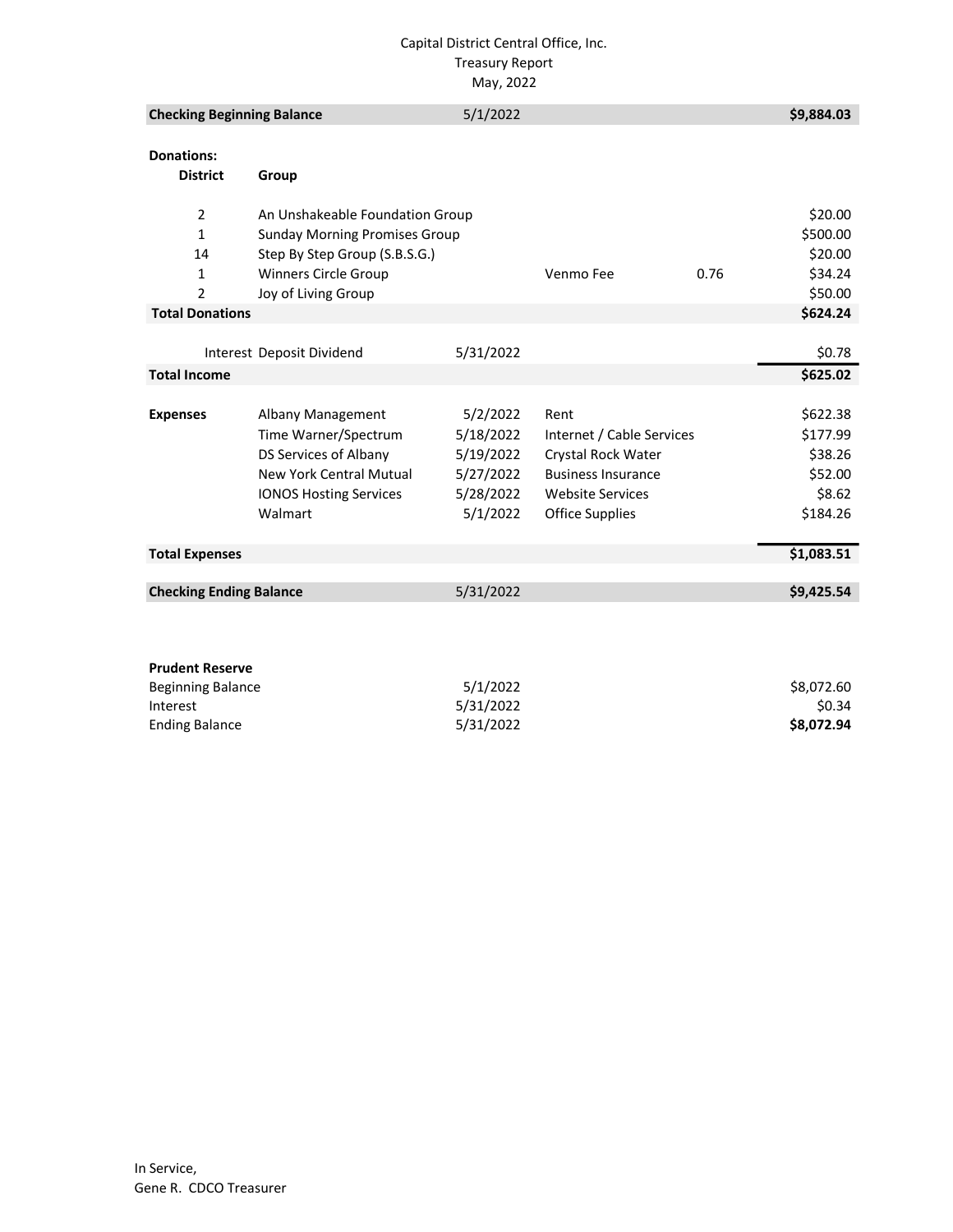# **ORGANIZATIONAL CHECKING ACCOUN 0090** Available\*\* \$9,425.54

Current **\$9,425.54**

### **May 1, 2022 - May 31, 2022 Custom**

| <b>Date</b> | <b>Description</b>                                                                                                           | <b>Amount</b> | <b>Balance</b>       |
|-------------|------------------------------------------------------------------------------------------------------------------------------|---------------|----------------------|
|             | 05/31/2022 Deposit Dividend DIVIDEND / %% APY Earned 0.10% 05/01/22 to 05/31/22 %% APYE Avg<br>Daily Bal 9,180.43            |               | \$0.78 \$9,425.54    |
|             | 05/28/2022 Withdrawal Business Debit / WWW.1AND1.COM CHESTERBROOK PA Date 05/20/22 2<br>2148047587 6 4816 %% Card 21 #0553   |               | -\$8.62 \$9,424.76   |
|             | 05/27/2022 Deposit #231207 / CAP COM FCU Business Mobile Deposit CAP COM FCU NY                                              | \$50.00       | \$9,433.38           |
|             | 05/27/2022 Withdrawal NEW YORK CENTRAL / TYPE: EFT DEBIT ID: 1150398170 CO: NEW YORK<br>CENTRAL %% ACH Trace 051000018157525 |               | -\$52.00 \$9,383.38  |
|             | 05/26/2022 Transaction COMMENT / %% ACH Trace 091000016886830                                                                | \$0.00        |                      |
|             | 05/26/2022 Deposit VENMO / TYPE: CASHOUT ID: 5264681992 CO: VENMO                                                            |               | \$34.24 \$9,435.38   |
|             | 05/22/2022 Deposit #891273 / CAP COM FCU Business Mobile Deposit CAP COM FCU NY %% Check<br>hold release 05/25/22 20.00      |               | \$20.00 \$9,401.14   |
|             | 05/22/2022 Deposit #891081 / CAP COM FCU Business Mobile Deposit CAP COM FCU NY %% Check<br>hold release 05/25/22 295.00     |               | \$500.00 \$9,381.14  |
|             | 05/22/2022 Deposit #890721 / CAP COM FCU Business Mobile Deposit CAP COM FCU NY                                              |               | \$20.00 \$8,881.14   |
|             | 05/19/2022 Withdrawal DS WATERS OF AME / TYPE: MSInvoice ID: 1205743877 CO: DS WATERS OF<br>AME %% ACH Trace 042000015179297 |               | -\$38.26 \$8,861.14  |
|             | 05/18/2022 Withdrawal SPECTRUM / TYPE: SPECTRUM ID: 0000358635 CO: SPECTRUM %% ACH<br>Trace 021000027731541                  |               | -\$177.99 \$8,899.40 |
|             | 05/02/2022 Withdrawal Albany Managemen / TYPE: WEB PMTS ID: 9001018453 CO: Albany<br>Managemen %% ACH Trace 081503509442512  |               | -\$622.38 \$9,077.39 |
|             | 05/01/2022 Withdrawal #031467 / WM SUPERCENTER Wal-Mart Super Center EAST GREENBUS NY<br>%% Card 21 #2073                    |               | -\$184.26 \$9,699.77 |

\*\* This balance may include overdraft or line of credit funds.